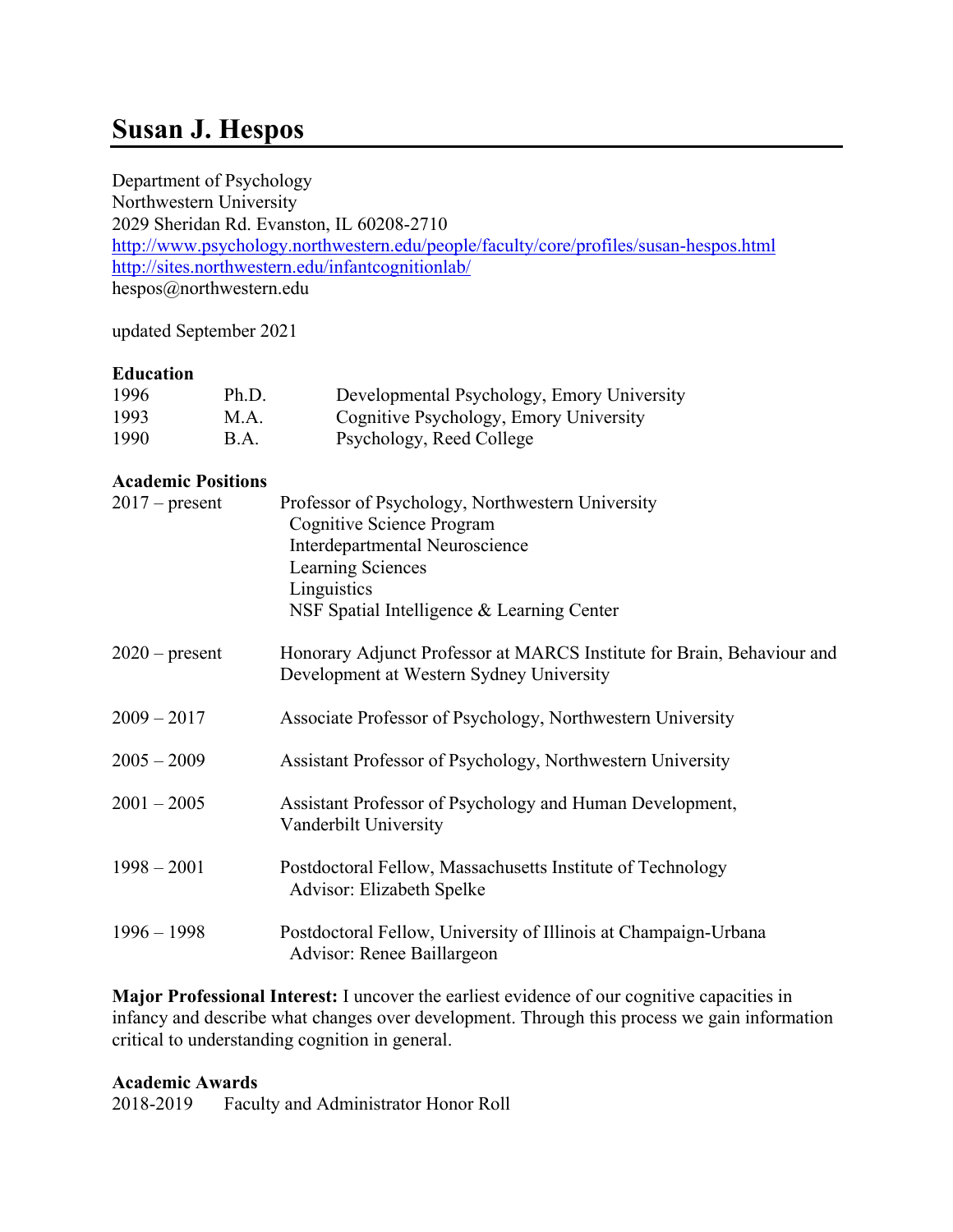Associated Student Government Northwestern.

- 2011 Kellogg Management Skills for Innovative University Leaders Fellowship
- 2006 Distinguished Teaching Award from the Undergraduate Psychology Association Northwestern University
- 2004 Professor of the Month, Selected by the Greek Community / Panhellenic Council Vanderbilt University
- 2000 McDonnell-Pew Junior Scientist Research Award
- 2000 McDonnell-Pew Institute for Cognitive Neuroscience Fellow, Dartmouth College
- 1990 Emory University School of Arts and Sciences, Graduate Fellowship
- 1990 Commendation for Excellence, Reed College

#### **Grant Support**

Pending How does multilingualism influence the link between language and cognition in infancy? *National Science Foundation* Principal Investigator \$752,632 Pending The development of relational learning in infants and children *National Science Foundation*

- Principal Investigator \$827,446
- 2018 2019 Increasing parents' verbal responsiveness and children's everyday conversations with adults can help in building and supporting children's language development. *Metropolitan Family Services*  Principal Investigator \$90,000
- 2017 2022 The development of relational processing in infancy *National Science Foundation* Principal Investigator \$596,080
- 2014 2018 Investigating the development of analogical processing in infants *National Science Foundation* Principal Investigator \$399,675
- 2014 Measuring conceptual change in school gardens *Northwestern Faculty Research Grant* Principal Investigator \$5,000
- $2010 2014$  How words and sounds influence category formation in infancy *National Science Foundation*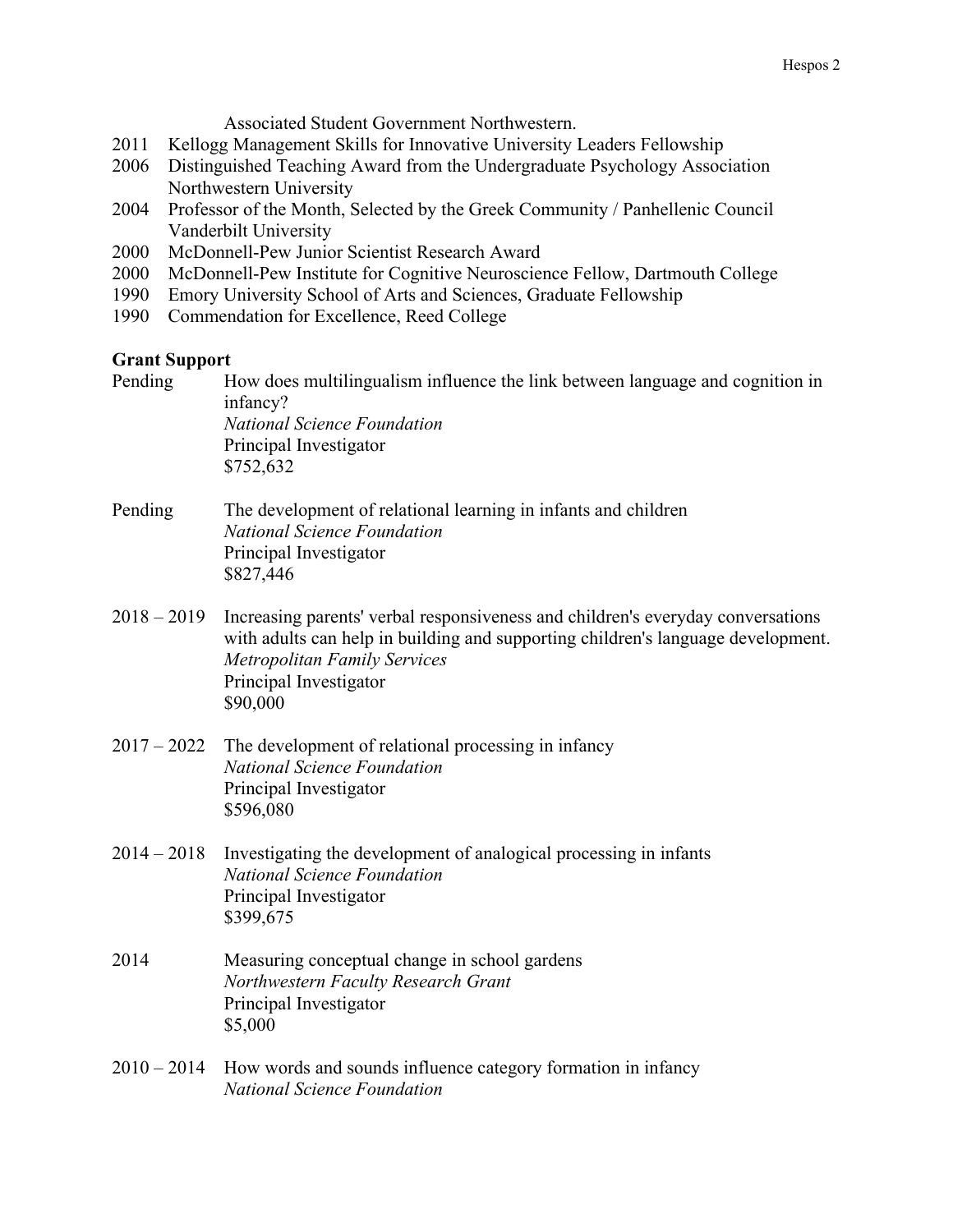Co-Principal Investigator with Sandra Waxman \$389, 595

- 2007 2011 Object perception and optical imaging in infants and adults *National Science Foundation* Principal Investigator \$232,105
- 2007 2010 Origins of analogy in infancy *National Science Foundation* Supplement with Spatial Intelligence Learning Center (SiLC), Principal Investigator \$46,434
- 2003 2005 Imaging cortical activity in young infants *Discovery Grant Vanderbilt University* Principal Investigator \$48,000
- 2001 2002 Infants' ability to parse human actions *Vanderbilt University Discovery Grants* Principal Investigator \$7,000
- 2000 2004 Optical Imaging on human infants *Junior Scientist Research Award from McDonnell-Pew Foundation* Principal Investigator \$150,000

## **Publications**

\* designates a graduate student author \*\* designates an undergraduate student author

- Anderson\*, E.M., Chang\*, Y-J, **Hespos, S.**, & Gentner, D. (2021). *Language interacts with infants' relational reasoning.* Revise and resubmit at Infant Behavior and Development.
- Shivaram, A.\*, Chavez, Y.\*\*, Anderson, E\*, Fritz, A.\*\*, Jackson, R.\*\*, Edwards, L.\*\*, Powers, S., Libertus, M., & **Hespos, S.**(2021). Brief interventions can influence the quantity and quality of caregiver-child conversations in an everyday context. *Frontiers: Developmental Psychology*, *12,*645788. https://doi.org/10.3389/fpsyg.2021.645788
- Gentner, D., Shao\*, R., Simms, N., & **Hespos, S.** (2021). Learning Same and Different Relations: Cross-Species Comparisons*. Current Opinion in Behavioral Sciences, 37*, 84 - 89.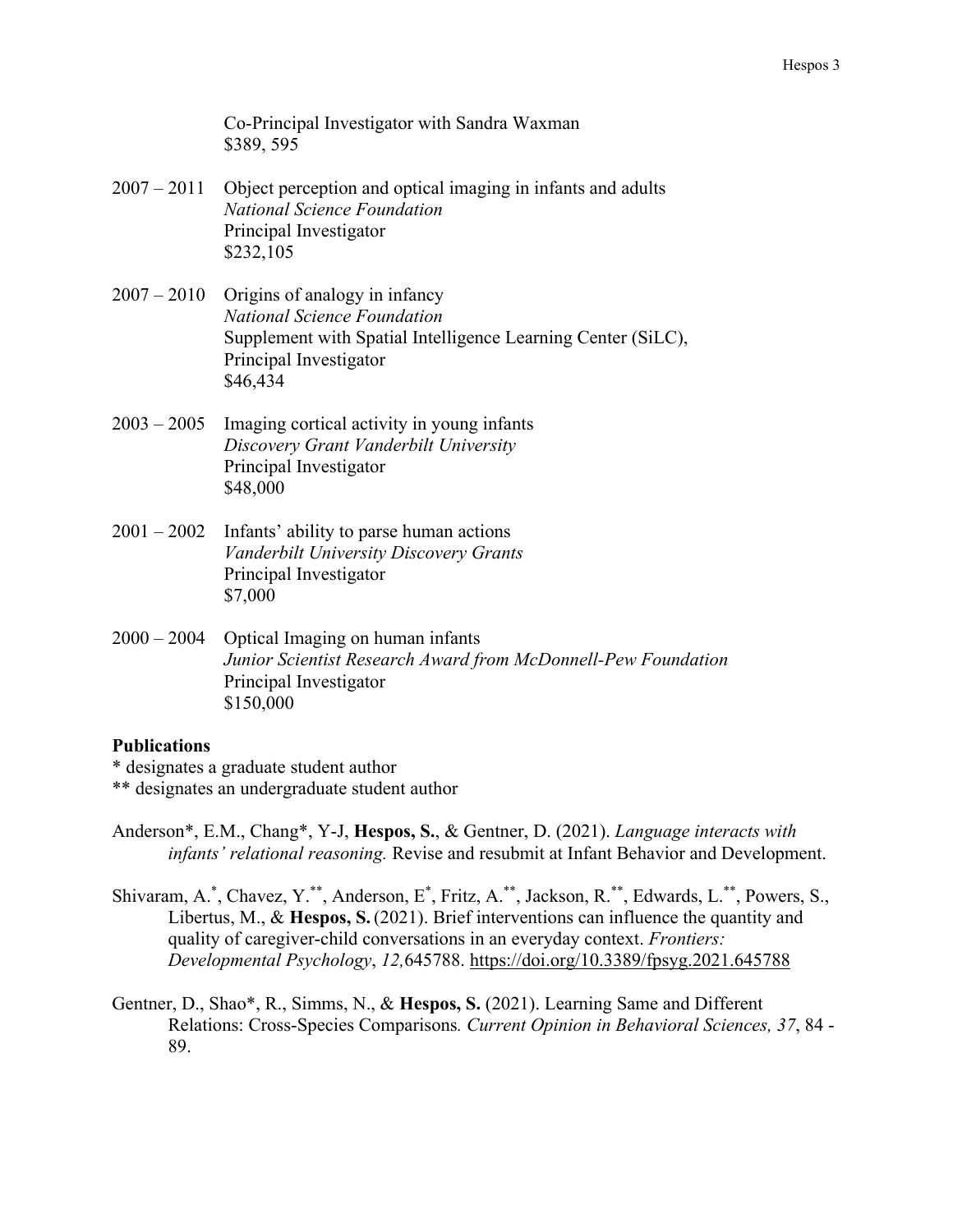- **Hespos, S.**, Gentner, D., Anderson\*, E., & Shivaram\*, A. (2021). The origins of same/different discrimination in human infants. *Current Opinion in Behavioral Sciences, 37,* 69 – 74.
- Arterberry, M.E., **Hespos, S.J.,** Walsh, C.A.,\*\* & Daniels, C.I.\*\* (2020). Integration of thought and action continued: Scale errors and categorization in toddlers. *Infancy*, *25,*851 – 870. https://doi.org/10.1111/infa.12364
- Chen, K.,\* Forbus, K., Gentner, D., **Hespos, S.J.,** & Anderson\*, E.M. (2020). Simulating infant visual learning by comparison: an initial model. *Proceedings of the 42nd Annual Conference of the Cognitive Science Society.*
- **Hespos, S. J.,** Anderson\*, E., & Gentner, D. (2020). Structure-mapping processes enable infants' learning across domains, including language. In J. Childers (Ed.) *Language and Concept Acquisition from Infancy Through Childhood: Learning from Multiple Exemplars* (pp.79 – 104). Springer International Publishing: Cham, Switzerland.
- **Hespos, S. J.**, & Anderson\*, E. (2020). Infant Physical Reasoning. In J. Lockman & C. Tamis-LeMonda (Eds.) *The Cambridge Handbook of Infant Development* (pp. 365 – 382)*.*  Cambridge University Press: Cambridge, UK.
- Rips, L., & **Hespos, S. J.** (2019). Concepts of Objects and Substances in Language. *Psychonomic Bulletin & Review, 26*(4), 1238 – 1256.
- Anderson\*, E., Chang\*, Y-J., **Hespos, S. J.,** & Gentner, D. (2018). Comparison within pairs promotes analogical abstraction in 3-month-olds. *Cognition, 176,* 74 – 86*.* <https://doi.org/10.1016/j.cognition.2018.03.008>
- Anderson\*, E., **Hespos, S. J.**, & Rips, L. (2018). Five-month-old infants have expectations for the accumulation of nonsolid substances. *Cognition, 175,* 1 – 10*.* <https://doi.org/10.1016/j.cognition.2018.02.009>
- Wellwood, A., **Hespos, S. J.,** & Rips, L. (2018). How similar are objects and events? *Acta Linguistica, 15* (2-3), 473 - 501.
- Arterberry, M. E., **Hespos, S. J.**, & Herth\*\*, R. (2018). Integration of thought and action: Arm weights facilitate search accuracy in 24-month-old children. *Infancy*, *23*(2), 173 – 193. <https://doi.org/10.1111/infa.12208>
- **Hespos, S. J.,** (2018). Core Knowledge. In M. H. Bornstein (Ed.) *The SAGE Encyclopedia of Lifespan Human Development* (pp.470 – 471). Thousand Oakes, CA: Sage.
- Gupta, T.\*, **Hespos, S. J.,** Horton, W. S., & Mittal, V. A. (2018). Automated analysis of written narratives reveals abnormalities in referential cohesion in youth at ultra-high risk for psychosis. *Schizophrenia Research, 192,* 82 - 88. <https://doi.org/10.1016/j.schres.2017.04.025>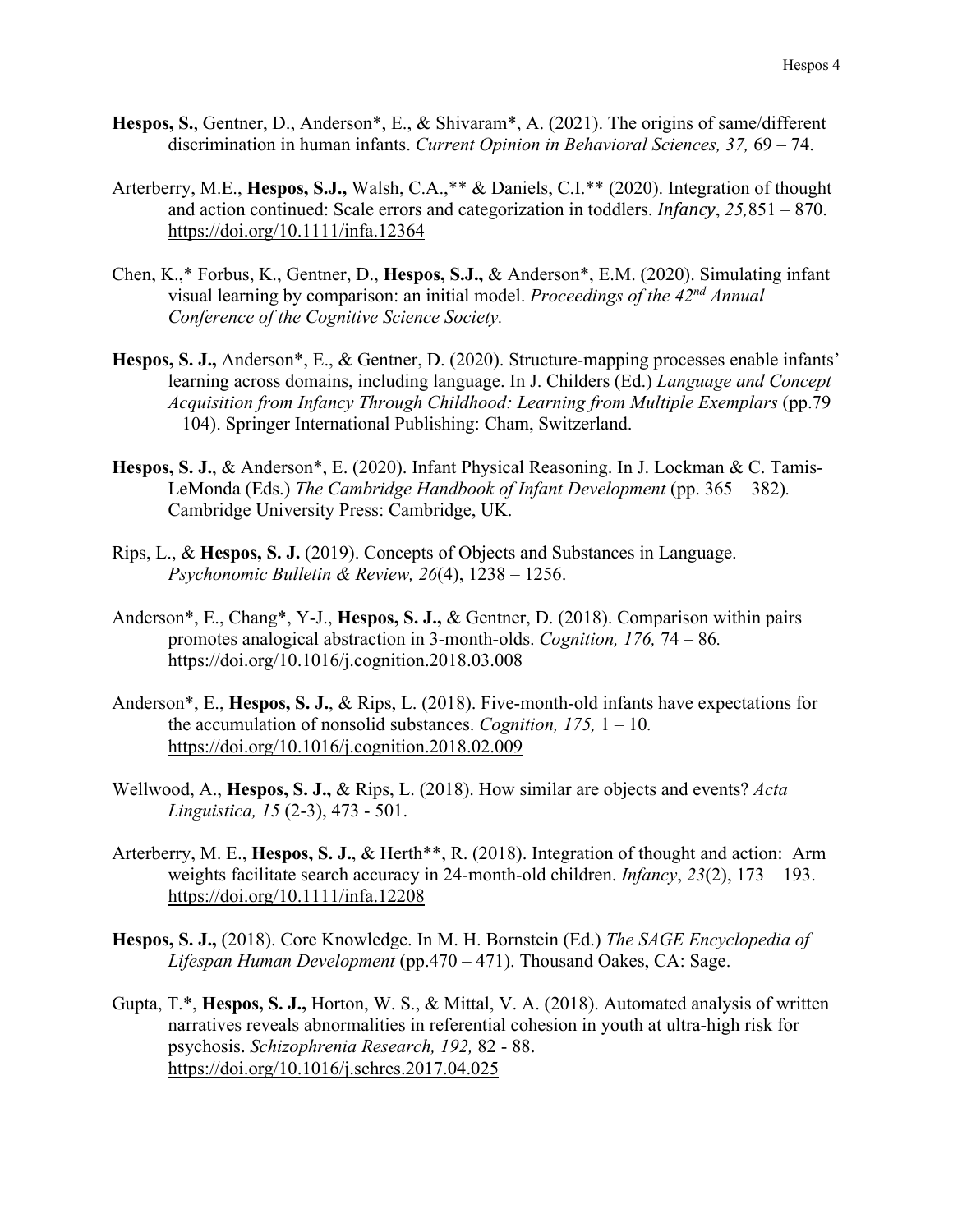- Anderson\*, E. M., Chang\*, Y-J., **Hespos, S. J.**, & Gentner, D. (2018) Analogical abstraction in Three-Month-Olds. *Proceedings of the 39th Annual Conference of the Cognitive Science Society*.
- Wellwood, A., **Hespos, S. J.**, & Rips, L. (2017). The object : substance :: event : process analogy. In T. Lombrozo, S. Nichols, & J. Knobe (Eds.) *Oxford Studies on Experimental Philosophy, Volume 2* (pp.181 – 211). New York, NY: Oxford
- **Hespos, S. J.,** Ferry\*, A., Anderson\*, E., Hollenbeck\*, E., & Rips, L. (2016). Five-month-old infants have expectations about how substances behave and interact. *Psychological Science, 27*(2), 244 - 256. <https://doi.org/10.1177/0956797615617897>
- Ferry\*, A., **Hespos, S. J.,** & Gentner, D. (2015). Prelinguistic relational concepts: Investigating analogical processing in infants. *Child Development, 86* (5), 1386 - 1405.
- Rips, L. J., & **Hespos, S. J.** (2015). Mental divisions of the physical world: objects and substances. *Psychological Bulletin, 141*(4), 786 - 811.
- Ferry\*, A., **Hespos, S. J.,** & Waxman, S. (2013). Non-human primate vocalizations support categorization in very young human infants. *Proceedings of the National Academy of Sciences, 110*(38), 15231 – 15235*.*
- **Hespos, S. J.,** & vanMarle, K. (2012). Physics for infants: Characterizing the origins of knowledge about objects, substances, and number. *Wiley Interdisciplinary Reviews: Cognitive Science*, *3*(1), 19 - 27.
- **Hespos, S. J.,** Dora\*\*, B., Rips, L., & Christie\*, S. (2012). Infants make quantity discriminations for substances. *Child Development, 83*(2), 554 – 567.
- Rips, L., & **Hespos, S. J.** (2011). Rebooting the bootstrap argument: Two puzzles for bootstrap theories of concept development. *Behavioral Brain Sciences, 34,* 145 -146*.*
- **Hespos, S. J.,** Grossman\*\*, S., & Saylor, M.M. (2010). Infants' ability to parse continuous action series: Further evidence. *Neural Networks, 23,* 1026 – 1032.
- Ferry\*, A., **Hespos, S. J.,** & Waxman, S. (2010). Categorization in 3- and 4-month-old Infants: An Advantage of Words Over Tones. *Child Development, 81*(2), 472 - 479.
- **Hespos, S. J.** (2010) What is optical imaging? *Journal of Cognition and Development, 11*(1), 3 15*.*
- **Hespos, S. J.,** Ferry\*, A., Rips, L. (2009). Five-month-old infants have different expectations for solids and liquids. *Psychological Science, 20*(5), 603 - 611.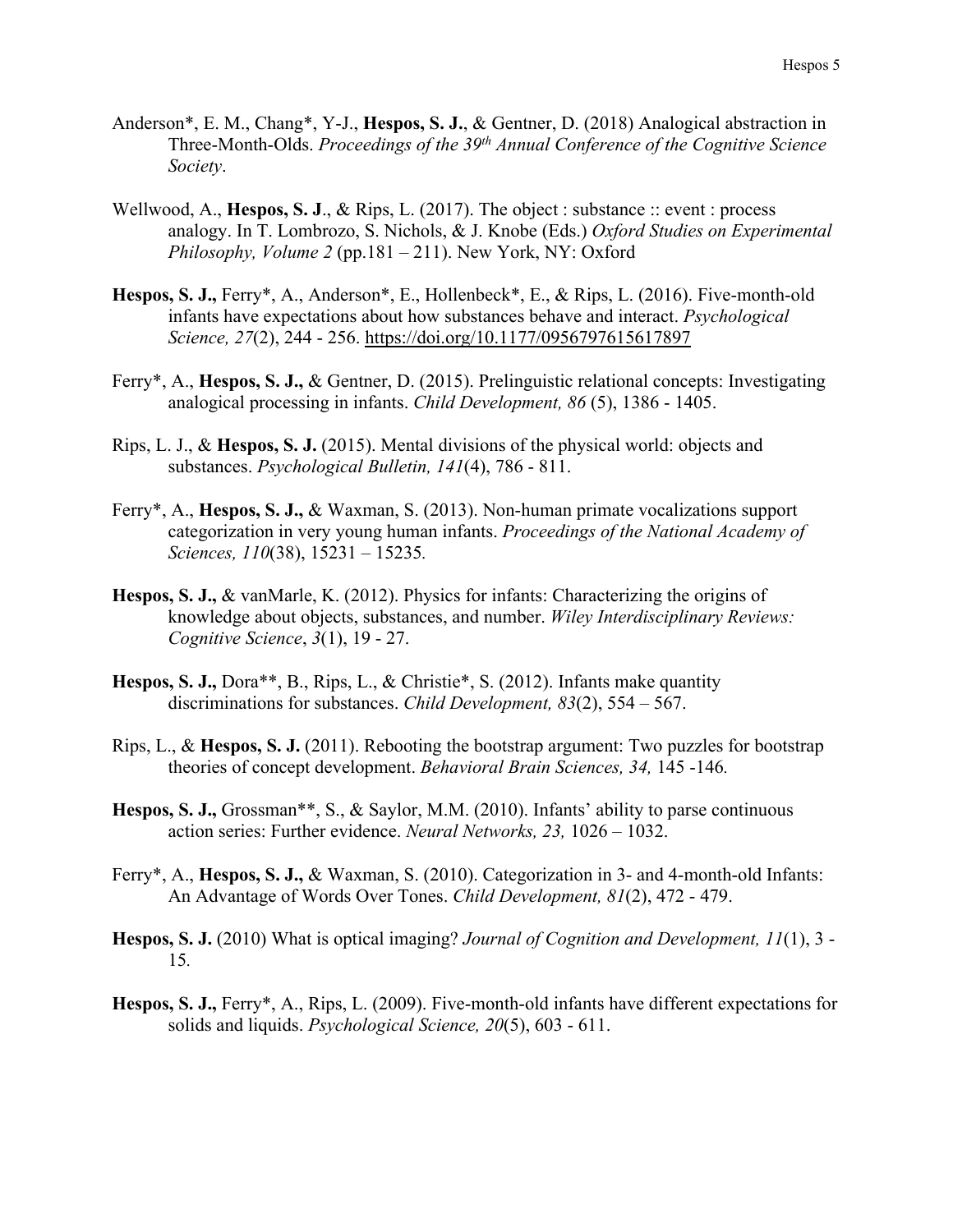- **Hespos, S. J.,** Gredebäck, G., von Hofsten, C., & Spelke, E. S. (2009). Occlusion is hard: Comparing predictive reaching for visible and hidden objects in infants and adults*. Cognitive Science*, *33,* 1483 -1502*.*
- **Hespos, S. J.,** Saylor, M., & Grossman\*\*, S. (2009). Infants' ability to parse continuous actions. *Developmental Psychology, 45*(2), 575-585.
- **Hespos, S. J.,** Ferry\*, A. L., Cannistraci, C., Gore, J., & Park, S. (2009). Optical imaging on human infants. In A. W. Roe (Ed.) *Imaging the brain with optical methods* (pp.159 – 176). Springer: New York.
- **Hespos, S. J.,** & Piccin\*, T. (2009). To generalize or not to generalize: Spatial categories are influenced by physical attributes and language. *Developmental Science, 12*(1), 88 - 95*.*
- **Hespos, S. J.,** & Baillargeon, R. (2008). Young infants' actions reveal their developing knowledge of support variables: Converging evidence for violation-of-expectation findings. *Cognition, 107(1),* 304 – 316.
- **Hespos, S. J.** (2007). Language Acquisition: When does the learning begin? *Current Biology, 17(16),* R628 – R630*.*
- **Hespos, S. J.,** & Spelke, E. S. (2007). Precursors to spatial language: The case of containment. In M. Aurnague, M. Hickman, & L. Vieu (Eds.), *The categorization of spatial entities in language and cognition.* (pp. 233 – 245), Amsterdam: John Benjamins.
- **Hespos, S. J.,** & Baillargeon, R. (2006). Decalage in infants' reasoning about occlusion and containment events: Converging evidence from action tasks. *Cognition, 99*, B31 – B41.
- **Hespos, S. J.** (2004). Language: Life without numbers, *Current Biology, 14*, R927 R928.
- **Hespos, S. J.,** & Spelke, E. S. (2004). Conceptual precursors to spatial language*. Nature, 430,*  453 - 456*.*
- Spelke, E. S., & **Hespos, S. J.** (2002). Conceptual Development in Infancy: The Case of Containment. In N. Stein, P. Bauer, & M. Rabinowitch (Eds.), *A Festschrift for Jean Mandler*. (pp. 223 – 246) Hillsdale, NJ: Erlbaum.
- Spelke, E. S., & **Hespos, S. J.** (2001). Continuity, competence, and the object concept. In E. Dupoux (Ed.),*Language, brain and cognitive development: Essays in honor of Jacques Mehler*(pp. 325 – 340)*.* Cambridge, MA: MIT Press.
- **Hespos, S. J.,** & Baillargeon, R. (2001b). Reasoning about containment events in very young infants. *Cognition*, *78*, 207 – 245.
- **Hespos, S. J.,** & Baillargeon, R. (2001a). Infants' knowledge about occlusion and containment: A surprising discrepancy. *Psychological Science*, *12*(2), 141 – 147.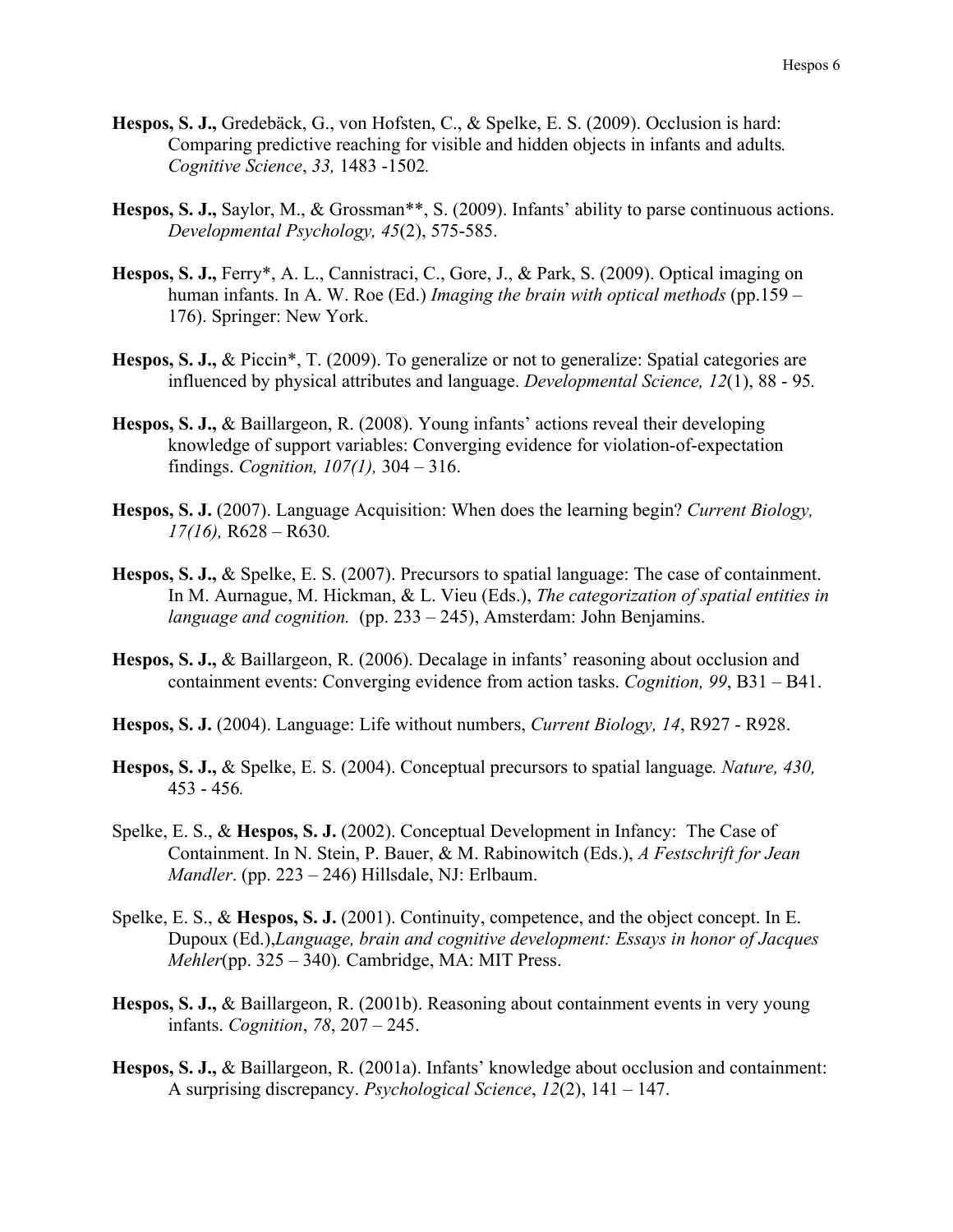**Hespos, S. J.,** & Rochat, P. (1997). Dynamic representation in infancy. *Cognition, 64,* 153–189.

- Rochat, P., & **Hespos, S. J.** (1997). Differential rooting response by neonates: Evidence for an early sense of self. *Early Development and Parenting, 6*(3 & 4), 105–112.
- Rochat, P., & **Hespos, S. J.** (1996). Tracking and anticipation of invisible spatial transformations by 4- to 8-month-old infants. *Cognitive Development, 11*(1), 3–19.
- Simon, T., **Hespos, S. J.,** & Rochat, P. (1995). Do infants understand simple arithmetic? A replication of Wynn (1992). *Cognitive Development, 10*(2), 253–269.

#### MANUSCRIPTS IN PREPARATION

- Escudero, P., Chang\*, Y-J, Ferry\*, A., Hendrix\*\*, N., & **Hespos, S. J.** (2020). *Brief exposure to non-native language influences categorization during the first year of life.* Manuscript in preparation.
- Anderson\*, E.M., Shivaram\*, A., **Hespos, S.J.,** & Gentner, D. (2020). *When one example behaves like many.* Manuscript under review.
- Chang\*, Y-J., Anderson\*, E.M., Mikkila\*\*, M., Dora\*\*, B., Rips, L., & **Hespos, S. J.** (2020). *Infants make quantity discriminations for multiple piles of substances.* Manuscript under review.

#### **Invited Talks**

| <b>Psychology Department</b>         | Yale University                                      | New Haven, CT     | 2022 |
|--------------------------------------|------------------------------------------------------|-------------------|------|
| Keynote lecture                      | Asian-Pacific Babylab Constellation Hong Kong, China |                   | 2021 |
| <b>Psychology Department</b>         | <b>Emory University</b>                              | Atlanta, GA       | 2020 |
| <b>MARCS</b> Institute               | Western Sydney University                            | Sydney, Australia | 2020 |
| <b>Psychology Department</b>         | University of Chicago                                | Chicago, IL       | 2019 |
| Spatial Intelligence & Learning      | Northwestern University                              | Chicago, IL       | 2019 |
| The Think Tank                       | <b>Legat Architects</b>                              | Chicago, IL       | 2018 |
| <b>Cognitive Development Society</b> | Presidential Symposium                               | Portland, OR      | 2017 |
| Evolution & Ontogenesis Workshop     | Harvard University                                   | Cambridge, MA     | 2017 |
| <b>Psychology Department</b>         | Colby College                                        | Waterville, ME    | 2016 |
| <b>Psychology Department</b>         | Williams College                                     | Williamstown, MA  | 2015 |
| Knowledge @ Noon                     | Northwestern University                              | Evanston, IL      | 2014 |
| Keynote lecture                      | <b>Rockhurst University</b>                          | Kansas City, MO   | 2014 |
| Science Café                         | Northwestern University                              | Evanston, IL      | 2014 |
| <b>Psychology Department</b>         | Lake Forest College                                  | Lake Forest, IL   | 2014 |
| <b>Analogy Conference</b>            | University of Burgundy                               | Dijon, France     | 2013 |
| <b>Psychology Department</b>         | University of Chicago                                | Chicago, IL       | 2013 |
| <b>Psychology Department</b>         | University of California                             | La Jolla, CA      | 2013 |
| <b>Psychology Department</b>         | <b>Washington University</b>                         | St. Louis, MO     | 2012 |
| <b>Psychology Department</b>         | University of Chicago                                | Chicago, IL       | 2010 |
| Imaging Conference                   | Kieo University                                      | Tokyo, Japan      | 2010 |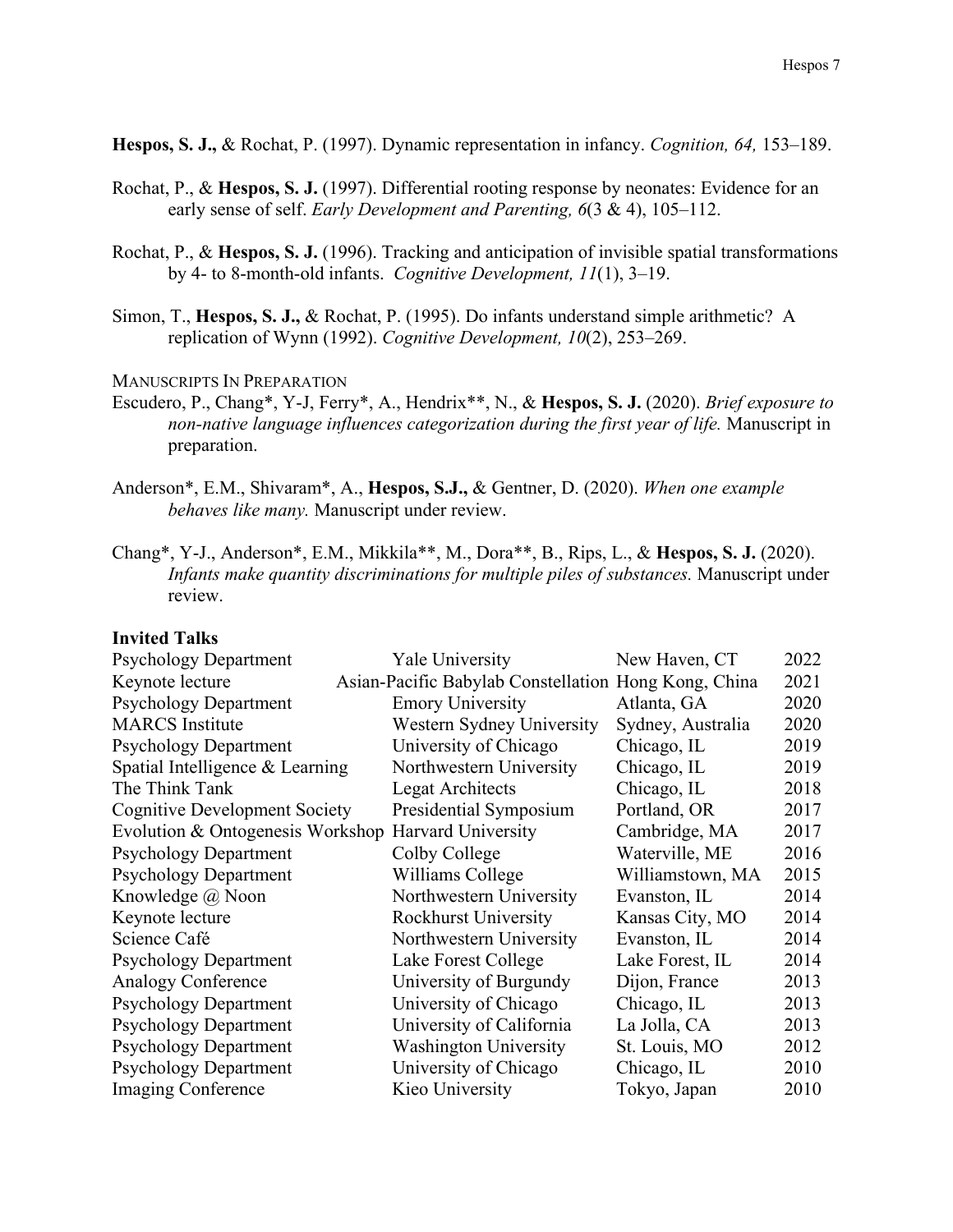| Zygon                                    | Science & Religion Center       | Chicago, IL         | 2010 |
|------------------------------------------|---------------------------------|---------------------|------|
| <b>Psychology Department</b>             | University of Maryland          | College Park, MD    | 2009 |
| Zygon                                    | Science & Religion Center       | Chicago, IL         | 2008 |
| Spatial Language Workshop                | Northwestern University         | Chicago, IL         | 2008 |
| Language in Cognition Conference         | Aarhus University               | Aarhus, Denmark     | 2007 |
| <b>Optical Imaging Conference</b>        | <b>McDonnell Foundation</b>     | Boston, MA          | 2007 |
| <b>Psychology Department</b>             | University of Illinois          | Urbana, IL          | 2006 |
| <b>Psychology Department</b>             | University of Chicago           | Chicago, IL         | 2006 |
| Behavioral and Imaging Conference SISSA  |                                 | Trieste, Italy      | 2006 |
| Interdisciplines                         | Universite de Geneve            | Geneve, Switzerland | 2005 |
| <b>Optical Tomography Workshop</b>       | <b>McDonnell Foundation</b>     | Boston, MA          | 2004 |
| <b>Psychology Department</b>             | Northwestern University         | Evanston, IL        | 2004 |
| Conference on Spatial Language           | Johns Hopkins University        | Baltimore, MD       | 2003 |
| <b>Categorization Conference</b>         | Université de Toulouse          | Toulouse, France    | 2002 |
| <b>Vanderbilt Vision Research Center</b> | Vanderbilt University           | Nashville, TN       | 2002 |
| <b>Psychology Department</b>             | Michigan State University       | East Lansing, MI    | 2001 |
| <b>Psychology Department</b>             | University of California        | Berkeley, CA        | 2001 |
| <b>Psychology Department</b>             | University of California        | Davis, CA           | 2001 |
| <b>Psychology Department</b>             | University of California        | Santa Barbara       | 2001 |
| <b>Psychology Department</b>             | Vanderbilt University           | Nashville, TN       | 2001 |
| Cognitive Colloquium                     | Vanderbilt University           | Nashville, TN       | 2001 |
| Cognitive Colloquium                     | Northeastern University         | Evanston, IL        | 2000 |
| Human Development Department             | University of Maryland          | College Park, MA    | 2000 |
| <b>Psychology Department</b>             | Princeton University            | Princeton, NJ       | 2000 |
| Development Division Colloquium          | University of Illinois          | Urbana, IL          | 1998 |
| Cognition, Brain, and Behavior           | Harvard University              | Cambridge, MA       | 1998 |
| Cognitive Science Colloquium             | <b>MIT</b>                      | Cambridge, MA       | 1998 |
| Cognitive Symposium                      | <b>Staffordshire University</b> | England             | 1997 |
| Craik Colloquium Series                  | Cambridge University            | England             | 1997 |

**Conference Presentations** (in the past three years)

\* designates a graduate student author

\*\* designates an undergraduate student author

- Shivaram\*, A., Anderson\*, E. Hespos, S.J., & Gentner, D. (April, 2021). *Progressively aligning multiple exemplars in infancy.* Poster presented at the Society for Research in Child Development, online.
- Shivaram\*, A., Anderson\*, E. Hespos, S.J., & Gentner, D. (April, 2021). *When does one exemplar behave like many?* Poster presented at the Society for Research in Child Development, online.
- Wellwood, A., Hespos, S.J., & Rips, L. (September, 2020) *Exploring the analogy between objects and events.* Paper presented at EESSLiG, online.
- Hespos, S. J., Shivaram\*, A., Anderson\*, E., Chavez\*\*, Y., Fritz\*\*, A., Jackson\*\*, R, Edwards\*\*, L. Powers, S., & Libertus, M. (December, 2020). *Promoting playful learning using food pantry signs.* Paper presented at SRCD Special Topic Meeting: Learning through Play and Imagination. St Louis, MO – canceled due to COVID 19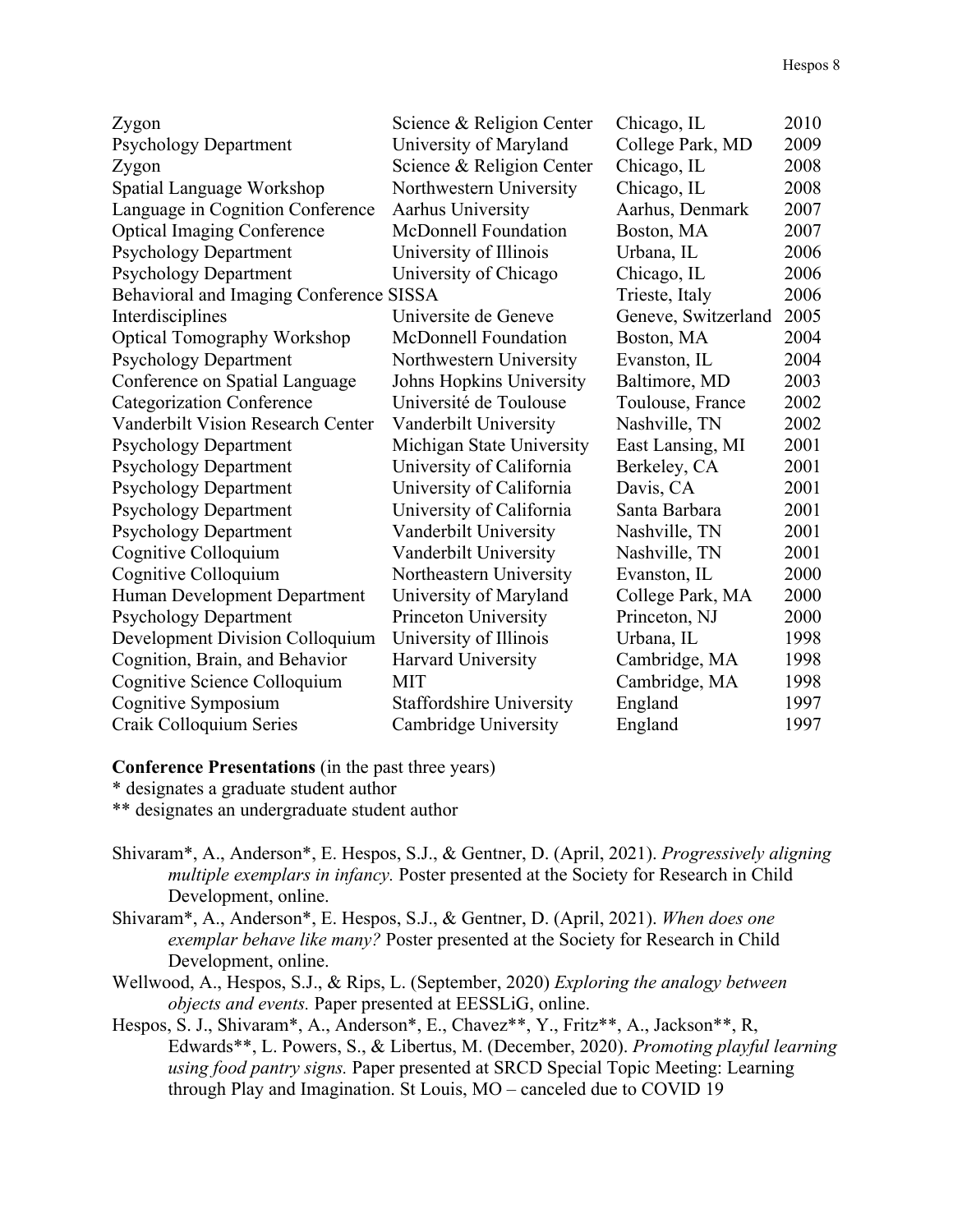- Chen\*, K., Forbus, K.D., Gentner, D., Hespos, S.J. & Anderson, E.M. (July, 2020). *Simulating Infant Visual Learning by Comparison: An Initial Model.* Poster presented at the Cognitive Science Meeting, online.
- Anderson\*, E.M., Zeigler\*\*, N., Hespos, S.J., & Rips, L. (October, 2019). *Expectations and Learning from Non-Solid Substances.* Paper presented at the Cognitive Development Society Meeting, Louisville, KY
- Anderson\*, E.M., Zeigler\*\*, N., Hespos, S.J., & Rips, L. (July, 2019). *Surprised-based learning with non-solid substances.* Poster presented at the Cognitive Science Meeting, Montreal, Canada
- Arterberry, M., Walsh\*\*, C., & Hespos, S. (March, 2019). *The effect of weighted arms on scale errors.* Paper presented at the Society for Research in Child Development, Baltimore, MD.
- Anderson\*, E.M., Hespos, S.J., & Gentner, D. (March, 2019). *When one exemplar behaves like many*. Paper presented at the Society for Research in Child Development, Baltimore, MD.
- Anderson\*, E.M., Hespos, S.J., Rips, L.R. (July, 2018). *Infants' reasoning in dual physical domains: physical inference without the instruction manual.* Paper presented at the Cognitive Science Meeting, Madison, WI.
- Anderson\*, E.M., Hespos, S.J., Gentner, D. (July, 2018). *When one exemplar behaves like many*. Poster presented at the International Congress on Infant Studies, Philadelphia, PA.

## **Peer Review and Related Activities**

Associate Editor for *Cognitive Psychology 2022*  Editorial Board Member for *Psychological Science* 2020 - present Associate Editor for *Developmental Psychology* 2016 - 2020 Panelist at *National Science Foundation* 2016, 2018, 2020 Panelist at *International Congress on Infant studies* 2017, 2019 Panelist at *Society for Research in Child Development 2018, 2020* College of Reviewers *National Science Foundation* 2017-2020 Reviewer for APA Dissertation Research Awards 2018

*I have reviewed articles, grants, and books for the following:*

| Child Development                        | Memory                                    |
|------------------------------------------|-------------------------------------------|
| Cognition                                | <b>MIT</b> Press                          |
| <b>Cognitive Psychology</b>              | Nature                                    |
| Cognitive Science                        | National Science Foundation               |
| <b>Current Biology</b>                   | National Institute of Health              |
| Developmental Psychology                 | NeuroImage                                |
| Developmental Science                    | PLoS                                      |
| Infancy                                  | Proc. of the National Academy of Sciences |
| Journal of Cognition and Development     | <b>Psychological Science</b>              |
| Journal of Experimental Child Psychology | Trends in Cognitive Sciences              |
| Language and Cognitive Processes         |                                           |

#### **Media Attention**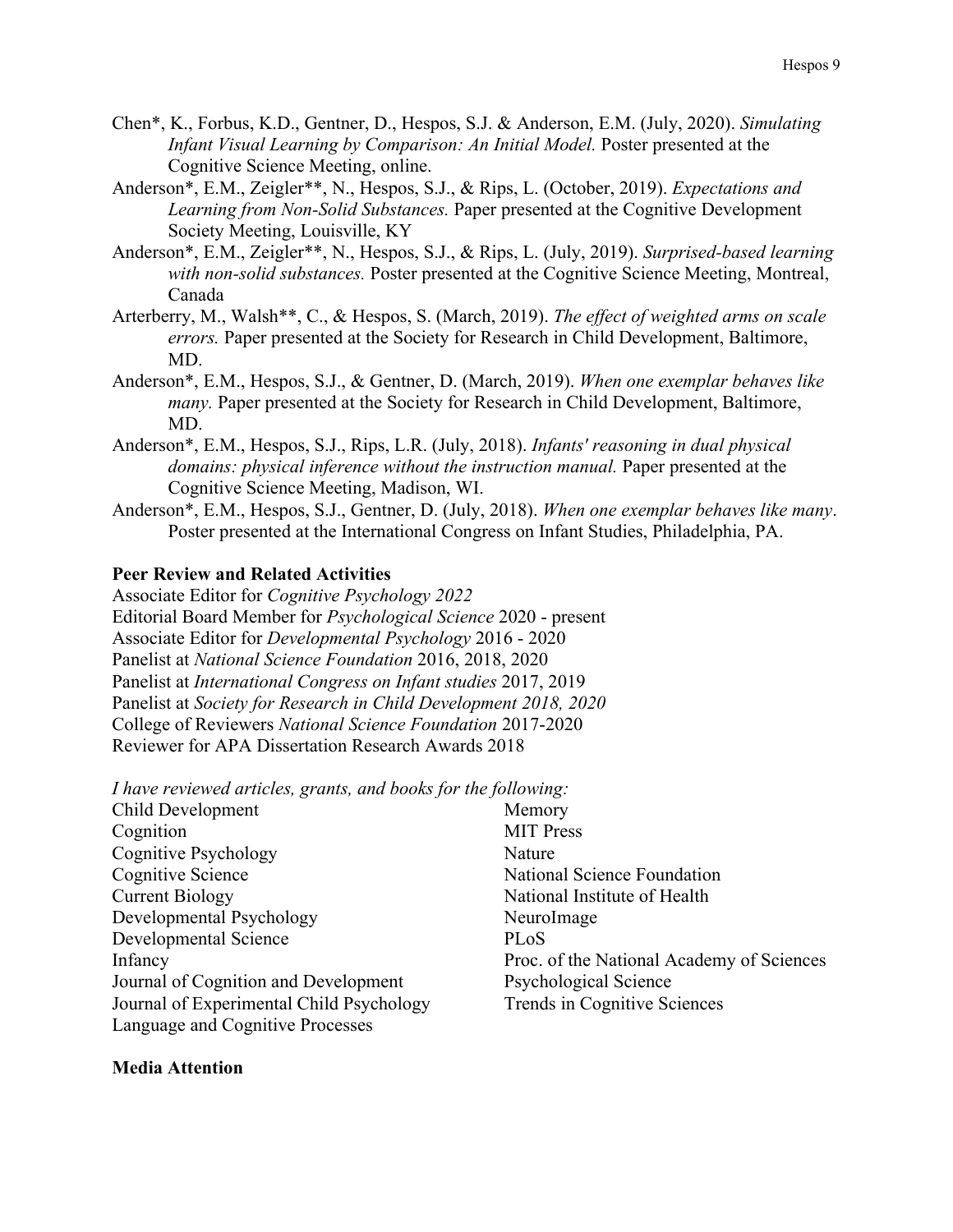Profile in the Daily Northwestern, Spring 2020

[https://dailynorthwestern.com/2020/03/05/campus/northwestern-psychology-prof-susan-hespos](https://dailynorthwestern.com/2020/03/05/campus/northwestern-psychology-prof-susan-hespos-featured-on-netflix-docuseries-babies/)[featured-on-netflix-docuseries-babies/](https://dailynorthwestern.com/2020/03/05/campus/northwestern-psychology-prof-susan-hespos-featured-on-netflix-docuseries-babies/)

I was filmed by Nutopia as a science expert for the upcoming *Netflix* series called BABIES due to air in Summer of 2020.

*Cognitive Development – The origins of abstract concepts.* Sage Publications Textbook supplement, March 2016

*Infant Cognition – How do you ask infants questions about what they know?* Sage Publications Textbook supplement, March 2016

*Infant Categorization* - Sage Publications Textbook supplement, March 2016

Babies can think before they can speak – Science Daily, May 2015

Science Café – Firehouse Grill, Evanston, IL March 2014

Language: Babies hear a primate's call – Nature.org September 2013

How infants think: Learning from lemurs – The Economist September 2013

Enough with baby talk: Infants learn from lemur screeches – NPR.org September 2013

Babies born with intuitive grasp of physics - Huffington Post January 2012

Interview in *Parents* magazine September 2011

Clever apes #1: Seeing in the dark NPR June 2010

Researchers show even young infants respond to words NPR March 2010

Documentary on studies in the lab by Mona Lisa Productions aired on Discovery Channel in March 2009

Interview in *Parents* magazine October 2006, March 2009.

'The baby lab' New Yorker Magazine Sept  $4<sup>th</sup>$  2006;

Conceptual precursors to spatial language: Radio interviews on National Public Radio's *All Things Considered 2004*

The Canadian Broadcast Co.'s *Quirks & Quarks 2004*

The Australian Broadcast Co.'s *Life Matters* 2004

Television interviews on the local NBC News and *ScienCentral* News 2004

Featured in magazine articles in *New Scientist*, *ScienceNOW 2004* 

Featured in newspaper articles in *Washington Post, LA Times* 2004

## **Teaching and Advising**

Courses taught in the last 5 years:

Undergraduate:

Infant Cognition

Cognitive Development

Conceptual Change in School Gardens

Developmental Psychology – Introductory level, large lecture course

## Graduate:

Concepts of Biology in Elementary School

Foundations of Mind

Cognitive Development

Infant Cognition

Ethics in Research

Masters committees chaired:

Noa Ben-Amotz